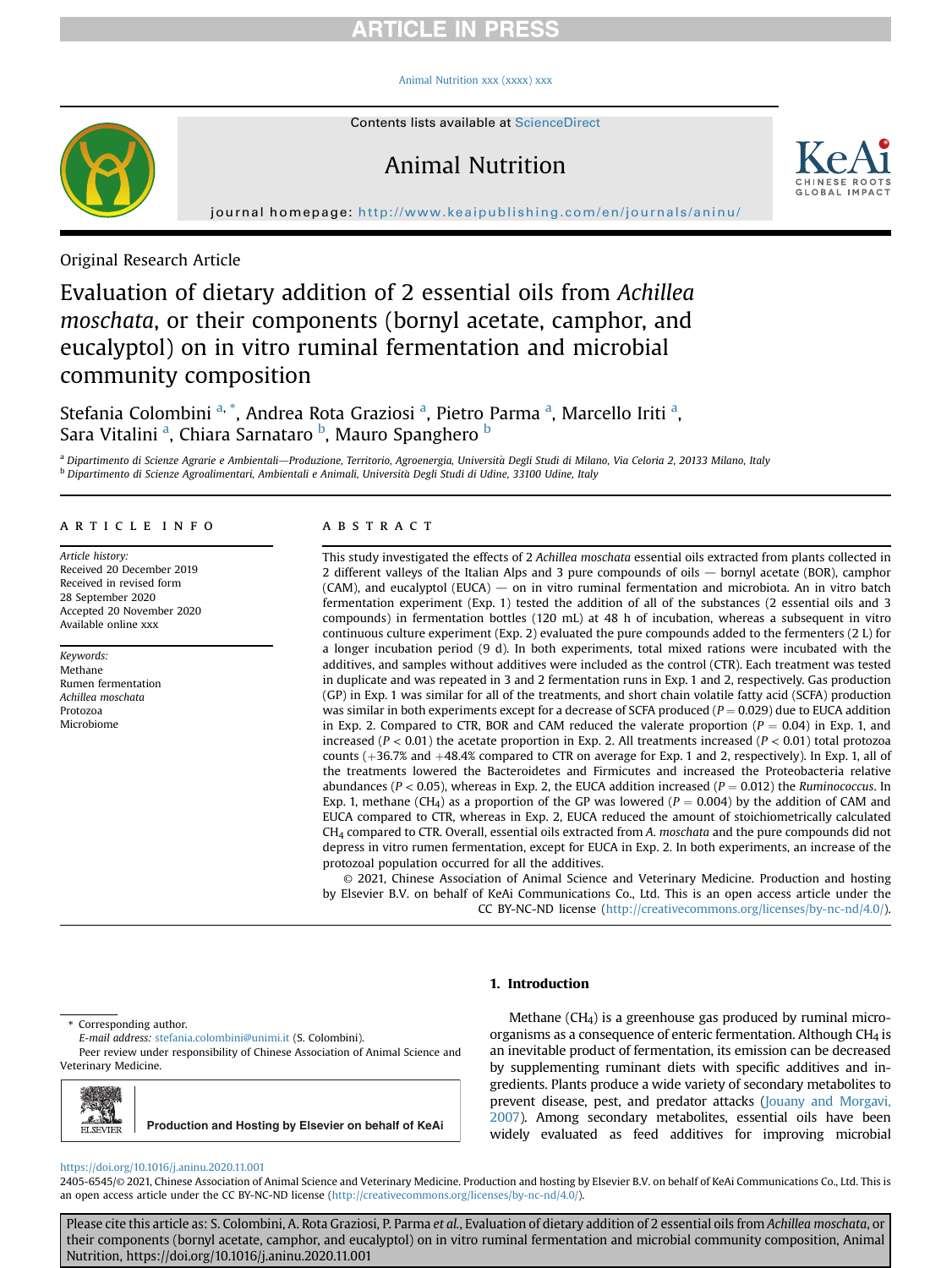metabolism in the rumen and inhibiting methanogenesis [\(Calsamiglia](#page-6-1) [et al., 2007](#page-6-1); [Patra and Yu, 2012](#page-7-0); [Pirondini et al., 2015](#page-7-1)). Essential oils are obtained from the steam distillation of plants and include a variable mixture of different compounds, like terpenes and phenylpropanoid derivatives ([Aziz et al., 2018\)](#page-6-2), characterized by different properties ([Bakkali et al., 2008\)](#page-6-3). Many of the active compounds in essential oils have antimicrobial activity. Antimicrobial activity should be evaluated for the selection of additives that can decrease  $CH_4$  production without compromising overall fermentation in the rumen. Only a few individual active compounds of essential oils have been tested for their effects on rumen fermentation and CH4 production [\(Joch et al., 2018\)](#page-6-4). In recent studies [\(Joch et al., 2016](#page-6-5), [2018](#page-6-4)), compounds such as bornyl acetate (BOR) and camphor (CAM) decreased CH<sub>4</sub> production without adverse effects on short chain fatty acid (SCFA) production during short-term in vitro incubations. Together with eucalyptol (EUCA), CAM and BOR represent the main components of Achillea moschata essential oil ([Vitalini et al., 2016](#page-7-2)). A. moschata is a plant that has antimicrobial properties [\(Vitalini et al., 2016\)](#page-7-2), and which has traditionally been used to treat human digestive disorders as well as animal ones ([Vitalini et al., 2015](#page-7-3)). The antibacterial properties of the essential oil from Achillea spp. are likely to be due to its high concentration of CAM (about 27% of the oil) and EUCA (about 11% of the oil) ([Si et al., 2006\)](#page-7-4). Furthermore, in recent studies ([Fidan et al., 2019](#page-6-6); [Zerkani et al., 2019;](#page-7-5) [Baali et al., 2019](#page-6-7)), essential oils having BOR among their main constituents also showed antimicrobial activity.

Another issue in the search for feed additive-based mitigation strategies is that the rumen's microbial ecosystem may adapt to the inclusion of feed additives to the diet. In that case, only a transient reduction of CH4 emissions may be achieved [\(Klop, 2016\)](#page-6-8). [Cardozo](#page-6-9) [et al. \(2004\)](#page-6-9) reported a transient effect of plant extracts on fermentation characteristics that disappeared after 6 d, indicating that microbial adaptation can occur after short-term exposure. Hence, the evaluation of the additive by a continuous rumen fermenter is another step that should be performed before conducting an in vivo study. This study hypothesized that the use of A. moschata essential oils and their main pure compounds could affect rumen fermentation patterns because of a change in the rumen microbiome communities resulting in lower  $CH<sub>4</sub>$  production without negatively affecting fermentability. The objective of the current study was to investigate the effect of A. moschata essential oils collected from 2 different locations in Italy and their main pure compounds (BOR, CAM, and EUCA) on the rumen fermentation and the microbiota. In vitro batch fermentation systems were used to screen the essential oils and pure compounds. In contrast, a continuous culture system was used to evaluate the potential adaptation of microbiota to the oils' pure compounds.

### 2. Materials and methods

The study consisted of 2 in vitro rumen fermentation experiments: a batch fermentation at the Department of Agricultural and Environmental Sciences in Milano (Exp. 1) and a continuous culture fermentation at the Department of Agricultural, Food, Environmental, and Animal Sciences in Udine (Exp. 2). Experiment 1 used fistulated animals, which were handled as outlined by the Directive 2010/63/EU on animal welfare for experimental animals, according to the University of Milan Welfare Organism (OPBA) and with authorization number 904/2016-PR from the Italian Ministry of Health.

#### 2.1. Plant material, essential oils, and pure compounds

A. moschata was collected during the blossom period in July 2017 in 2 different (in terms of altitude, geomorphology, lithology, and temperature influencing the essential oil composition) valleys of the Rhaetian Alps (located in Sondrio Province, Northern Italy). Specifically, the samples were harvested at 2,400 m in Valfurva and 2,000 m in Valchiavenna. Two voucher specimens (No. AMVF 104 and No. AMVC105, respectively) were deposited at the Department of Agricultural and Environmental Sciences, Milan State University (Milan, Italy) after their identification, according to the morphological traits described in Flora d'Italia ([Pignatti, 1982\)](#page-7-6). The air-dried aerial parts (50 g) of A. moschata were subjected to steam distillation for 1 h in a Clevenger-type apparatus. The obtained distillates were dried over anhydrous sodium sulfate and were concentrated with a rotary evaporator at 30  $\degree$ C to produce pale blue yellow oils. The 3 main compounds of A. moschata essential oil, BOR, CAM, and EUCA, were purchased from Sigma-Aldrich (Milan, Italy).

#### 2.2. Experiment 1: in vitro batch fermentation

Ruminal fluid was collected from 2 fistulated dry Italian-Friesian dairy cows that were fed a total mixed ration (TMR) composed of corn silage, grass hay, cornmeal, and soybean meal (434, 323, 105, and 136 g/kg DM, respectively); the diet chemical analysis was CP 145, NDF 420, NFC 330, and ash 650 g/kg DM. The cows were fed the TMR twice daily (07:00 and 19:00) to achieve DM intake of 8 kg/d.

Rumen liquor was collected 2 h after the morning feeding. The liquor was strained through 4 layers of cheesecloth and poured into a flask, pre-warmed at 39  $\degree$ C, and purged with carbon dioxide  $(CO<sub>2</sub>)$ . The buffer solution was prepared according to [Menke and Steingass \(1988\)](#page-6-10). The fermentation substrates were 2 TMR and the main ingredients were corn silage, cornmeal, solvent extracted soybean meal, alfalfa and grass hays (352, 172, 170, 145 and 133 g/kg DM on average, respectively) and contained 155 and 348 g/kg DM of CP and NDF, respectively. Approximately 200 mg of each TMR was weighed in duplicate in serum bottles (120 mL), and each bottle was inoculated with 30 mL of rumen inoculum and the experimental additives (2 A. moschata essential oils, BOR, CAM, and EUCA), following the procedure of [Menke](#page-6-10) [and Steingass \(1988\).](#page-6-10) A control sample (CTR; i.e., sample without additive) was also incubated. Each compound was dissolved in ethanol, and the compound concentration used was at 200 mg/L of inoculum. The concentration of ethanol in the final inoculum was 0.67% (vol/vol), in agreement with the findings of [Benchaar et al. \(2007a\)](#page-6-11), where the final concentration of ethanol in culture fluid was less than 2% (vol/vol). The same amount of ethanol was added to CTR.

For each additive (2 A. moschata essential oils, BOR, CAM, and EUCA), a corresponding blank (inoculum  $+$  ethanol  $+$  additive) was incubated, and each additive was tested against the CTR  $(TMR + inoculum + ethanol).$ 

Three incubation runs were conducted in a shaking water bath at 39  $\degree$ C for 48 h. At 24 and 48 h of incubation, headspace pressure was recorded using a digital manometer (model 840082, Sper Scientific, Scottsdale, AZ, USA), and a sample of air was collected from the bottle headspace using a gas-tight syringe (Hamilton, USA) and stored in gas-tight vials (Labco Exetainer Vials, UK). The gas pressure data recorded at each time-point were converted to the volume of gas produced (GP) using the ideal gas law. At the end of the incubation, pH was recorded, and 3 samples of liquor were collected: 10 mL for rumen microbiota characterization, 5 mL for the protozoa count, and 5 mL for SCFA determination. For protozoa analysis, 5 mL of 50% formalin solution was added to the samples, whereas for SCFA analysis the samples were acidified with 5 mL of 25% metaphosphoric acid. The samples for microbiota and SCFA were immediately frozen.

Gas samples were analyzed for  $CH<sub>4</sub>$  concentration using an Agilent 3000A GC gas chromatograph (Agilent Technologies, Santa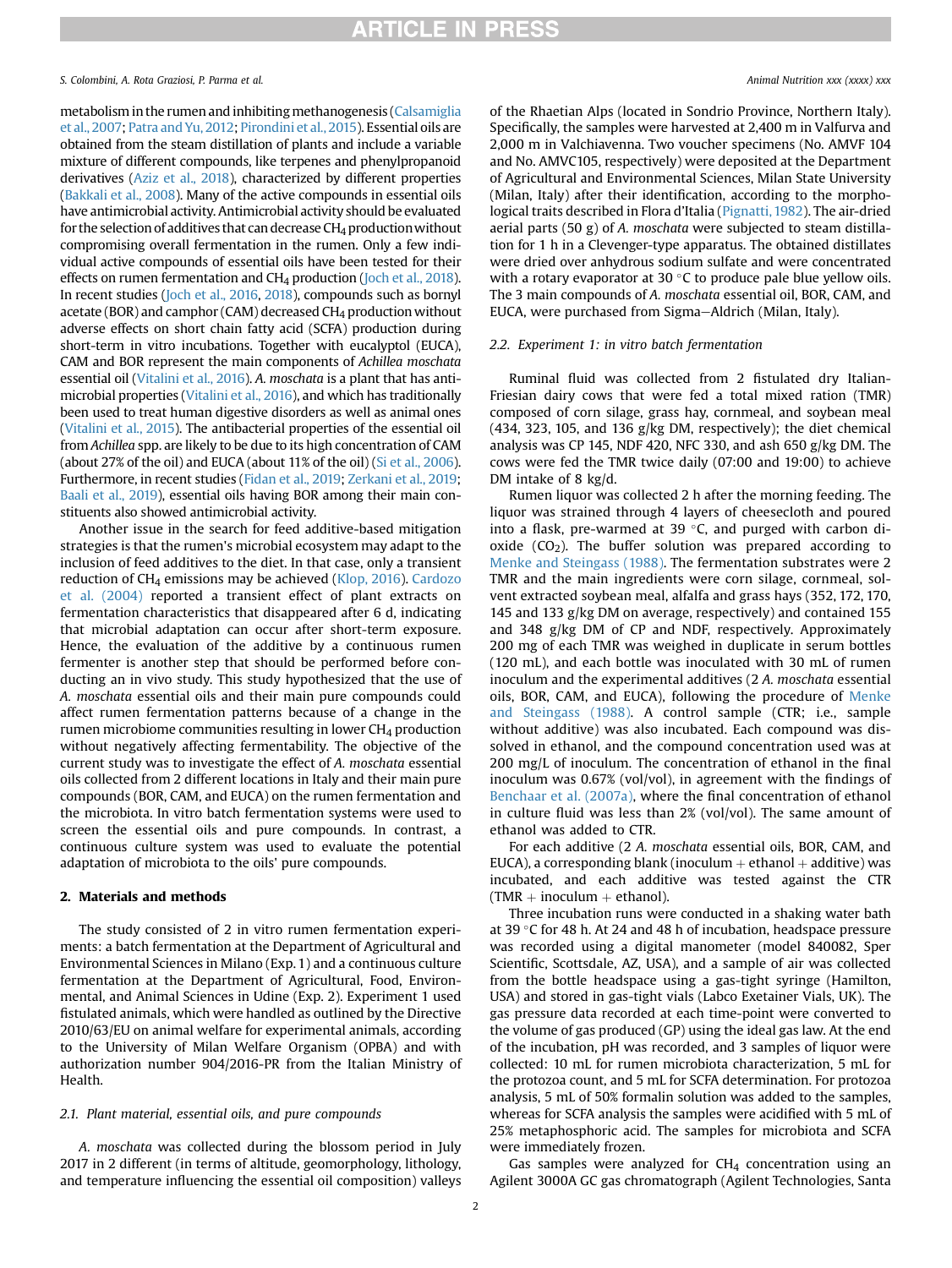Clara, CA, USA) equipped with a thermal conductivity detector (170 °C) using a stainless steel column (Carboxen 1000, 60/80 mesh Supelco, USA) with helium as the carrier gas (30 ml/min, isothermal oven temperature: 120 °C). Gas calibration was completed using a standard mixture of  $CO<sub>2</sub>$  and  $CH<sub>4</sub>$  (SAPIO, Italy) with 4 points of calibration. The SCFA concentrations were determined using a Varian 3800 gas chromatograph (Varian Chromatography Systems, Walnut Creek, CA, USA), following the guidelines of [Pirondini et al.](#page-7-7) [\(2012\)](#page-7-7).

#### 2.3. Experiment 2: in vitro continuous fermentation

Eight 2,000-mL single-flow continuous fermenters (1,500 mL of effective volume) were used, as described in [Mason et al. \(2015\)](#page-6-12), to perform 2 fermentation runs, which lasted 9 d each with 6 d of adaptation and 3 d of sampling. In each fermentation, the rumen fluid was collected in the same slaughterhouse from 4 culled dairy cows, which were fed a TMR based on corn silage, grass hay, cornmeal, and soybean meal and were slaughtered in healthy conditions. The rumen fluid was collected immediately after the slaughter of cows (in the morning, after about 12 h from the last feeding of animals) and transported to the laboratory within half an hour in airtight glass bottles, refluxed with  $CO<sub>2</sub>$  and maintained at 39 °C. The fermentation substrate was a TMR composed of corn silage, cornmeal, hay, soybean meal and a micromineral and vitamin premix (370, 260, 180, 170 and 20 g/kg DM, respectively), which was dried at 60 °C (48 h) and then coarsely ground; it contained 150 and 350 g/kg of CP and NDF on DM, respectively. The treatments consisted of the daily addition of the 3 pure compounds-BOR, CAM, and EUCA-to the fermentation fluid (100 mg/ L) of the fermenters (2 fermenters per treatment within each fermentation run) as well as using 2 fermenters with only ethanol (CTR) added. The pure compounds and the standard diet were provided to each fermenter twice a day in equal doses (at 09:00 and 17:00) for a total of 18 g/d of DM. Artificial saliva [\(Slyter et al., 1966\)](#page-7-8) was continuously infused using a peristaltic pump at 1.3 mL/min. During the last 3 d before morning feeding, the pH was directly measured (GLP 22, Crison Instruments, S.A. Barcelona, Spain), whereas samples for the ammonia-nitrogen, SCFA, protozoa and bacterial DNA (10, 5, 5, and 1 mL sample, respectively) were collected for later analysis. The samples for the ammonia-nitrogen were stored at  $-20$  °C, thawed at room temperature, and then analyzed using an ammonia electrode (Ammonia Gas Sensing Combination Electrode, Hach Company, 2001). Samples for SCFA analysis were mixed with 5 mL of 0.05 mol/L  $H<sub>2</sub>SO<sub>4</sub>$  and were stored at  $-20$  °C; after thawing, they were centrifuged at  $20,000 \times g$  for 30 min at 20 °C and filtered by a polypore filter (0.45 μm, Agilent Technologies, Milan, Italy).

The SCFA concentration was measured as described by [Martillotti and Puppo \(1985\)](#page-6-13).

The CH4 yield was estimated by the equation of [Moss et al.](#page-6-14) [\(2000\)](#page-6-14), considering a hydrogen recovery of 90% (default):

$$
CH_4 (mmol/L) = 0.45 \times Acetic (mmol/L) - 0.275 \times Propionic(mmol/L) + 0.40 \times Butyric (mmol/L)
$$

#### 2.4. Protozoa and microbiome analysis

Protozoa were counted as described by [Dehority \(2003\)](#page-6-15). For the extraction of the DNA from the rumen microbiota, 350 µL of rumen fluid was stored at  $-80$  °C pending extraction. Particular attention was devoted to this operation;  $350 \mu$ L were taken immediately after shaking, as the rumen fluid has rapid precipitation. In this way, all

of the analyzed samples had the same characteristics. The DNA from the rumen fluid was extracted using the NucleoSpin Soil kit (Macherey-Nagel, Germany) following the procedures and using the reagents suggested by the kit manufacturer.

#### 2.5. PCR amplification of 16S gene, PCR products sequencing, and bioinformatics analyses

In order to identify the bacterial community present in the rumen fluid, a portion of the 16S gene was used, as described by [Takahashi et al. \(2014\)](#page-7-9). For the amplification, the following primers were used: Pro341F: 5'-CCTACGGGNBGCASCAG -3' and Pro805R: 5'-GACTACNVGGGTATCTAATCC -3. The amplifications were performed using 5  $\mu$ L of the extracted DNA in a final reaction volume of 25 µL using Platinum Taq DNA polymerase high fidelity (Thermofisher, MA, USA), following the manufacturer instructions. The amplifications were performed for 27 cycles using 55  $\degree$ C as the annealing temperature. The libraries were purified with Beads Amplure XP 0.8X, amplified with Indexes Nextera XT Illumina; they were normalized, mixed, and loaded on Miseq using the  $2 \times 300$  bp (paired-end) approach to generate a minimum of 50,000 sequences  $(\pm 20\%)$ . The raw sequences R1 and R2 (raw reads) were verified and filtered by quality, trimmed by the primers, and fused by Qiime2 v8 software. DADA2 (Qiime2) software isolated the amplicon sequence variants (formerly operational taxonomic units), whose sequences were compared against the Greengenes v13-8 to obtain the taxonomic assignment.

#### 2.6. Statistical analyses

The data from Exp. 1 and 2 were statistically analyzed by the proc mixed procedure of SAS 9.4 (SAS Institute Inc., Cary, NC USA), with the following model:  $Y_{ijk} = \mu + \alpha_i + \beta_i + \varepsilon_{ijk}$ , where  $Y_{ijk}$  is the dependent variable;  $\mu$  is the overall mean;  $\alpha_i$  is the random effect of the fermentation run ( $i = 1$  to 3 in Exp. 1 and  $i = 1$  to 2 in Exp. 2);  $\beta_i$ is the fixed effect of the dietary treatment ( $j = 1$  to 6 in Exp.1 and  $j = 1$  to 4 in Exp. 2); and  $\varepsilon_{ijk}$  is the random error. The least square means were reported. For all of the statistical analyses, significance was declared at  $P \le 0.05$  and trends at  $P \le 0.10$ .

The linear regression analysis between  $CH_4$  production (% of the GP total) and the main bacterial phyla and protozoa was performed by the proc reg procedure of SAS 9.4. Correlation analysis between the main bacterial phyla and protozoa was performed using the Pearson correlation method and the proc corr procedure of SAS 9.4.

#### 3. Results

### 3.1. Experiment 1: gas and CH<sub>4</sub> productions, and rumen fermentation parameters

The results of the GP are shown in [Table 1.](#page-3-0) The GP (mL/200 mg  $DM$ ) was not affected by the additive. The CH<sub>4</sub> production as a percentage in the total GP at 48 h was lower for EUCA (22.5% in total GP) and CAM (22.4% in total GP), as compared to the CTR (24.2% in total GP) ( $P = 0.044$ ). Among the other parameters, tendencies  $(P < 0.10)$  were found at 24 and 48 h for CH<sub>4</sub> production (mL/ 200 mg DM) and for the CH<sub>4</sub> percentage in the total GP at 24 h, with EUCA and CAM being the most promising compounds. The 2 essential oils did not affect any of the parameters evaluated.

The pH and total SCFA were not affected by the treatments ([Table 2](#page-3-1)). The CTR had the highest values (% of the SCFA) for isobutyrate  $(1.74)$   $(P = 0.003)$  and for iso-valerate  $(3.11)$   $(P < 0.001)$ , as compared to the other treatments (on average 1.62 and 2.79, respectively, for iso-butyrate and iso-valerate). Bornyl acetate and CAM reduced valerate (on average 1.69, % SCFA) as compared to CTR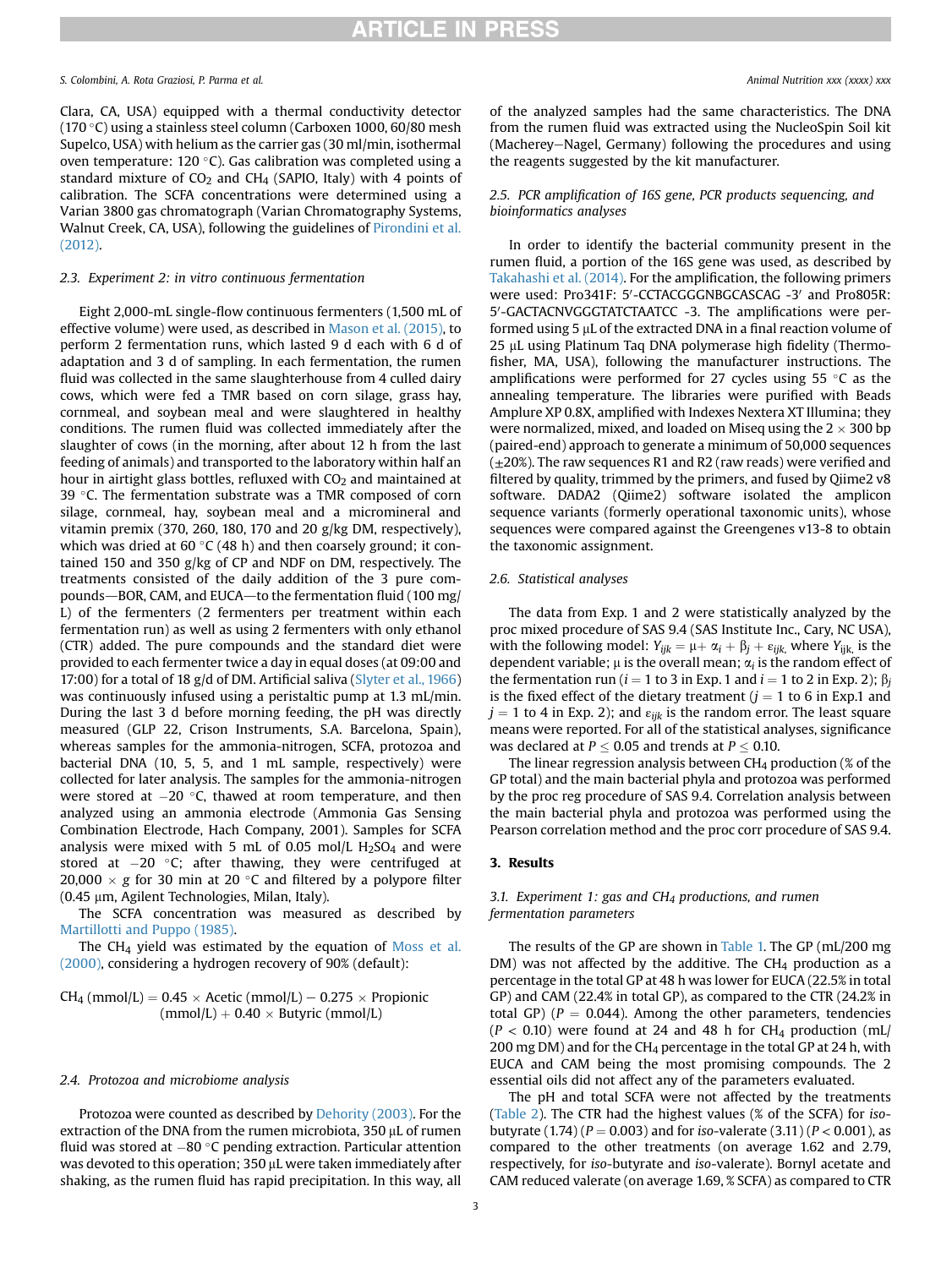#### <span id="page-3-0"></span>Table 1

Gas production (GP) and  $CH_4$  production of diets with the different additives in the Exp.1 (mL/200 mg DM unless otherwise stated).

| Item                       | CTR <sup>1</sup>  | Pure compound <sup>2</sup> |                |                | Essential oil <sup>3</sup> |            | <b>SEM</b> | P-value |
|----------------------------|-------------------|----------------------------|----------------|----------------|----------------------------|------------|------------|---------|
|                            |                   | <b>BOR</b>                 | CAM            | <b>EUCA</b>    | OII.1                      | OII.2      |            |         |
| GP 24 h                    | 31.1              | 30.2                       | 30.3           | 30.3           | 30.5                       | 30.0       | 2.90       | 0.772   |
| GP 48 h                    | 46.3              | 45.2                       | 44.7           | 44.7           | 45.2                       | 44.8       | 2.97       | 0.545   |
| $GP$ 24 to $-48$ h         | 15.2              | 15.0                       | 14.4           | 14.4           | 14.6                       | 14.8       | 1.05       | 0.334   |
| CH <sub>4</sub> 24 h       | 7.84              | 7.44                       | 7.02           | 7.06           | 7.97                       | 7.52       | 1.18       | 0.063   |
| $CH4$ 48 h                 | 11.3              | 10.9                       | 10.2           | 10.2           | 11.1                       | 10.5       | 1.54       | 0.075   |
| CH <sub>4</sub> 24 to 48 h | 3.59              | 3.68                       | 3.35           | 3.35           | 3.32                       | 3.31       | 0.747      | 0.744   |
| CH <sub>4</sub> 24 h, %    | 22.9              | 22.1                       | 20.9           | 21.0           | 23.6                       | 22.5       | 1.03       | 0.082   |
| $CH4$ 48 h, %              | 24.2 <sup>a</sup> | $23g$ <sup>ab</sup>        | $22.4^{\rm b}$ | $22.5^{\rm b}$ | $244^{\rm a}$              | $232^{ab}$ | 2.06       | 0.044   |

a,b Means in the same row with different superscripts are statistically different at  $P < 0.05$ .

<span id="page-3-2"></span>CTR, control.

<span id="page-3-3"></span><sup>2</sup> BOR, bornyl acetate; CAM, camphor; EUCA, eucalyptol.

<span id="page-3-4"></span><sup>3</sup> OIL 1, Achillea moschata essential oil derived from sample 1; OIL 2, Achillea moschata essential oil derived from sample 2.

 $(1.81)$  ( $P = 0.04$ ). The acetate to propionate ratio was not affected by the treatment ( $P = 0.299$ ).

#### 3.2. Protozoa count and relative abundance of the main bacterial phyla and euryarchaeota

The results of the protozoa count and the relative abundances of the main bacterial phyla and Euryarchaeota are shown in [Table 3.](#page-4-0) All of the compounds increased the total number of protozoa  $(P = 0.006)$  compared to the CTR. The genus Entodinium increased (on average 91.8% vs. 83.0% of the total protozoa, respectively, for samples treated with additives and CTR;  $P < 0.001$ ), whereas all of the experimental treatments decreased ( $P = 0.001$ ) the genus Diplodinium (13.6% vs. 6.6% of the total protozoa, for the CTR and treatments with additives, respectively). The percentage of the other protozoa (Ophryscolecinae, Isotricha, and Dasytricha) was lower ( $P = 0.018$ ) in BOR, CAM, and EUCA (on average 0.91) compared to the CTR (3.38). There was a negative relationship  $(P < 0.001)$  between the total protozoa and CH<sub>4</sub> production (% in total GP), although Ophryscolecinae were quadratically correlated  $(P = 0.002)$  to CH<sub>4</sub> production [\(Fig. 1\)](#page-4-1).

The additives affected the relative abundance of Bacteroidetes, Proteobacteria, and Firmicutes ( $P = 0.003$ , 0.014, and 0.014, respectively) as compared to CTR. Bacteroidetes and Firmicutes

<span id="page-3-1"></span>Table 2 Rumen fermentation parameters of diets with the experimental additives in the Exp. 1

| CTR <sup>1</sup>  | Pure compound <sup>2</sup> |                   | Essential oil <sup>3</sup> |                   | <b>SEM</b>        | P-value |        |
|-------------------|----------------------------|-------------------|----------------------------|-------------------|-------------------|---------|--------|
|                   | <b>BOR</b>                 | <b>CAM</b>        | <b>EUCA</b>                | OII.1             | OII.2             |         |        |
| 6.74              | 6.68                       | 6.70              | 6.73                       | 6.72              | 6.77              | 0.096   | 0.207  |
| 63.8              | 62.4                       | 60.6              | 59.3                       | 59.2              | 57.7              | 5.29    | 0.189  |
|                   |                            |                   |                            |                   |                   |         |        |
| 63.1              | 64.5                       | 64.2              | 63.3                       | 63.5              | 63.4              | 1.61    | 0.286  |
| 17.2              | 16.7                       | 17.0              | 17.3                       | 17.2              | 173               | 0.870   | 0.594  |
| 1.74 <sup>a</sup> | $1.58^{c}$                 |                   | $1.65^{\rm b}$             | $1.65^{\rm b}$    | $1.64^{bc}$       | 0.060   | 0.003  |
| 13.0              | 12.7                       | 12.8              | 13.1                       | 13.1              | 13.0              | 0.480   | 0.481  |
| 311 <sup>a</sup>  | 2.83 <sup>b</sup>          | 2.72 <sup>b</sup> | 2.79 <sup>b</sup>          | 2.83 <sup>b</sup> | 2.80 <sup>b</sup> | 0.045   | <0.001 |
| 1.81 <sup>a</sup> | 1.69 <sup>b</sup>          | 1.69 <sup>b</sup> | $1.75^{ab}$                | 1.80 <sup>a</sup> | $1.78^{ab}$       | 0.187   | 0.040  |
| 3.68              | 3.89                       | 3.81              | 3.67                       | 3.70              | 3.68              | 0.287   | 0.299  |
|                   |                            |                   | $1.59$ <sup>bc</sup>       |                   |                   |         |        |

a, b, c Means in the same row with different superscripts are statistically different at  $P < 0.05$ 

<span id="page-3-5"></span>CTR, control.

<span id="page-3-6"></span><sup>2</sup> BOR, bornyl acetate; CAM, camphor; EUCA, eucalyptol.

<span id="page-3-7"></span><sup>3</sup> OIL 1, Achillea moschata essential oil derived from sample 1; OIL 2, Achillea moschata essential oil derived from sample 2.

abundances decreased, whereas the Proteobacteria abundance increased for all treatments compared to CTR. No effect related to the additive was observed for the Euryarchaeota abundance  $(P = 0.189)$ . The Euryarchaeota relative abundance was positively associated with CH<sub>4</sub> (% in total GP at 48 h) as follows:

Euryarchaeota relative abundance (%) =  $0.0582 \times CH_4$  production (% in total GP) - 0.658; ( $R^2 = 0.313$ ); (root mean square error  $[RMSE] = 0.146$ ;  $P = 0.059$ ).

The correlations among the protozoa and the main bacterial phyla and Euryarchaeota are reported in Appendix Table. The most significant correlations showed that Euryarchaeota was positively correlated with Ophryscolecinae ( $r = 0.697$ ;  $P < 0.05$ ), but negatively correlated with *Entodinium* ( $r = -0.584$ ;  $P < 0.05$ ). In contrast, Proteobacteria was positively correlated with Entodinium  $(r = 0.658; P < 0.05)$ . The regressions among the main bacterial phyla and the CH<sub>4</sub> emissions (% in total GP) are shown in [Fig. 1.](#page-4-1) Firmicutes and Bacteroidetes were positively related to  $CH<sub>4</sub>$  emission, whereas Proteobacteria and Spirochaetes were negatively correlated.

#### 3.3. Experiment 2: continuous rumen fermenter system

The results of the continuous rumen fermenter are shown in [Tables 4 and 5](#page-4-2). The inclusion of BOR and EUCA increased the pH in the fermentation liquid ( $P < 0.001$ ). The production of SCFA showed a decrease of about 20% when EUCA was added compared to CTR  $(P = 0.029)$ , whereas this compound did not modify the proportions of different SCFA, except for an increase in the valerate ( $P = 0.001$ ) in comparison with the other treatments. Bornyl acetate and CAM increased the proportion of acetate in the fermentation liquid by about 10% compared to the CTR (61.26%, 58.44%, and 54.34% for BOR, CAM, and CTR, respectively). Valerate was modified by BOR inclusion, resulting in a lower value ( $P < 0.05$ ) than CTR and EUCA. The stoichiometrically calculated  $CH<sub>4</sub>$  was less for EUCA than for the other treatments (7.40 vs. 8.87 mmol/L on average,  $P = 0.025$ ).

Protozoa were affected by the addition of the 3 compounds compared to CTR, with an increase of about  $50\%$  ( $P < 0.001$ ). No modification for the protozoa groups was detected. The relative abundance of bacterial phyla and genera was affected by the addition of EUCA, which increased ( $P = 0.011$ ) the presence of Ruminococcus ([Table 5](#page-5-0)). Moreover, the addition of EUCA tended to increase Firmicutes and decrease Bacteriodetes ( $P = 0.090$  and  $P = 0.084$ , respectively). The relative abundance of Anaereovibrio was lower ( $P < 0.05$ ) for CAM and BOR compared to EUCA.

#### 4. Discussion

A. moschata is a medicinal plant, which has been traditionally used in ethnomedicine to treat various digestive disorders in humans and animals. For this plant, [Vitalini et al. \(2016\)](#page-7-2) showed a broad spectrum of antimicrobial activity against some food pathogen bacteria, such as Bacillus cereus, Staphylococcus aereus, Escherichia coli, Proteus mirabilis, and Pseudomonas aeruginosa. The present study aimed to evaluate the effects of the main pure compounds of A. moschata essential oil and the essential oil on in vitro rumen fermentation and the microbiome. To the best of our knowledge, the role of A. moschata essential oil in modifying rumen metabolism and enhancing nutrient utilization by animals has never been investigated. The main compounds of A. moschata essential oil are BOR, CAM, and EUCA. Interestingly, these compounds gave promising results for lower enteric CH4 production in short-time in vitro incubations without decreasing SCFA production [\(Joch et al., 2016,](#page-6-5) [2018](#page-6-4)). In Exp. 1 (48 h of incubation), the GP and SCFA did not decrease with the additives, whereas in Exp. 2 (9 d of incubation), the addition of EUCA decreased SCFA production,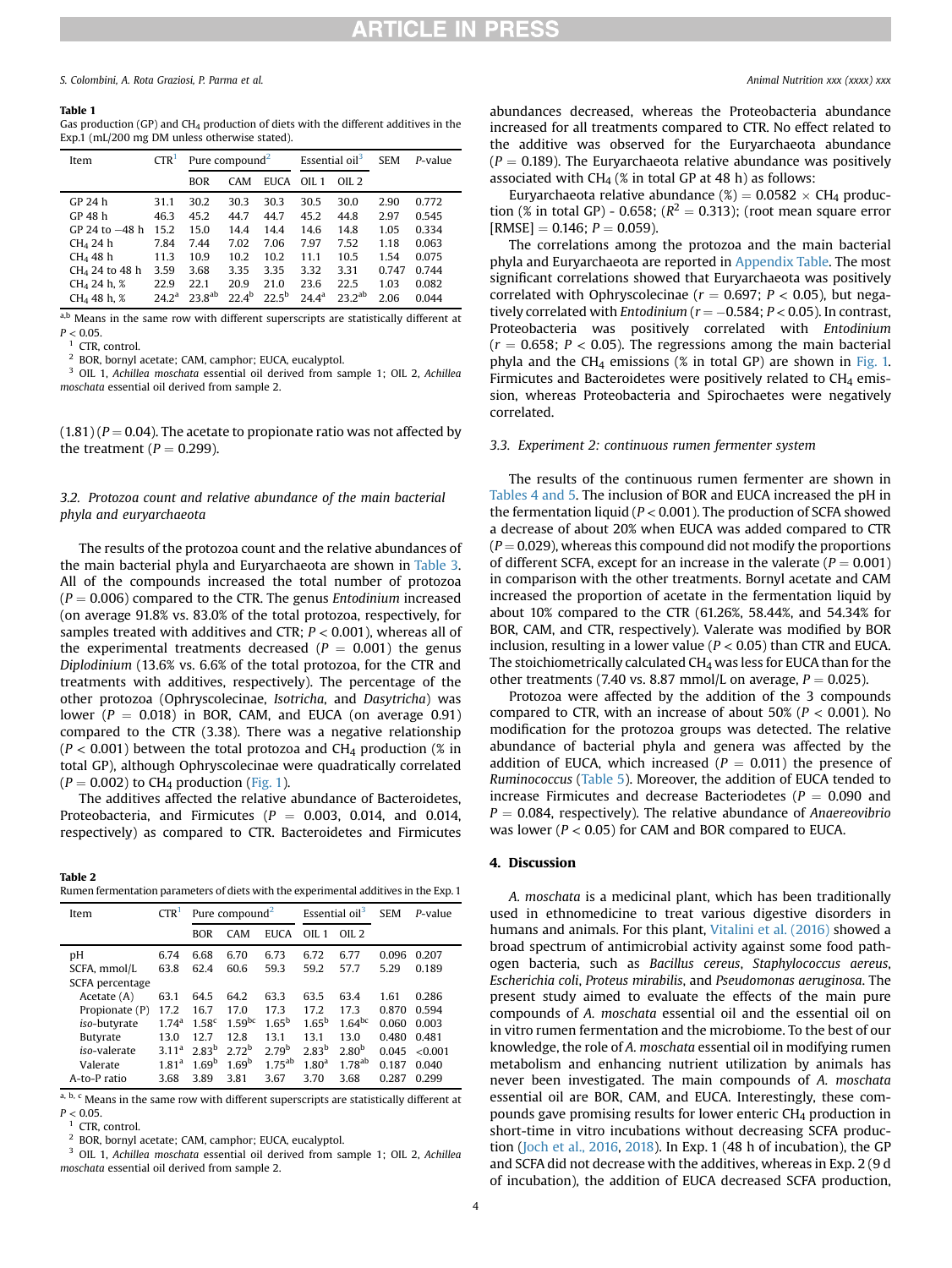# **ARTICLE IN PRESS**

#### S. Colombini, A. Rota Graziosi, P. Parma et al. Animal Nutrition xxx (xxxx) xxx

#### <span id="page-4-0"></span>Table 3

| Rumen protozoa count and relative abundance of main bacterial phyla in the Exp. 1 |  |  |
|-----------------------------------------------------------------------------------|--|--|
|-----------------------------------------------------------------------------------|--|--|

| Item                                                                  | CTR <sup>1</sup>  | Pure compound <sup>2</sup> |                    | Essential oil <sup>3</sup> |                     | <b>SEM</b>         | P-value |         |
|-----------------------------------------------------------------------|-------------------|----------------------------|--------------------|----------------------------|---------------------|--------------------|---------|---------|
|                                                                       |                   | <b>BOR</b>                 | CAM                | <b>EUCA</b>                | OIL <sub>1</sub>    | OIL <sub>2</sub>   |         |         |
| Total protozoa, $\times$ 10 <sup>3</sup> cell/mL<br>Total protozoa, % | 68.0 <sup>b</sup> | 92.0 <sup>a</sup>          | 104.0 <sup>a</sup> | 92.3 <sup>a</sup>          | $89.5^{\rm a}$      | 86.9 <sup>a</sup>  | 26.3    | 0.006   |
| Entodinium                                                            | 83.0 <sup>b</sup> | 93.6 <sup>a</sup>          | $92.4^{\rm a}$     | 93.8 <sup>a</sup>          | 89.8 <sup>a</sup>   | $89.4^{\rm a}$     | 1.81    | < 0.001 |
| Diplodinium                                                           | 13.6 <sup>a</sup> | $5.85^{\rm b}$             | 6.69 <sup>b</sup>  | 4.92 <sup>b</sup>          | 7.30 <sup>b</sup>   | 8.24 <sup>b</sup>  | 1.31    | 0.001   |
| Other protozoa                                                        | 3.38 <sup>a</sup> | $0.577^c$                  | 0.900 <sup>c</sup> | $1.24$ bc                  | 2.88 <sup>ab</sup>  | $2.35^{ab}$        | 0.953   | 0.018   |
| Phyla, % (total observations)                                         |                   |                            |                    |                            |                     |                    |         |         |
| Firmicutes                                                            | 30.7 <sup>a</sup> | 25.8 <sup>b</sup>          | 27.8 <sup>b</sup>  | $25.1^{\rm b}$             | 26.9 <sup>b</sup>   | 26.0 <sup>b</sup>  | 0.802   | 0.031   |
| <b>Bacteroidetes</b>                                                  | 37.1 <sup>a</sup> | 32.8 <sup>b</sup>          | 27.7 <sup>d</sup>  | $28.3$ <sup>cd</sup>       | 30.9 <sub>bcd</sub> | 31.8 <sup>bc</sup> | 1.11    | 0.014   |
| Proteobacteria                                                        | $22.5^{\rm b}$    | 32.8 <sup>a</sup>          | 36.7 <sup>a</sup>  | 39.7 <sup>a</sup>          | 36.5 <sup>a</sup>   | $34.4^{\rm a}$     | 1.95    | 0.014   |
| Spirochaetes                                                          | 3.59              | 4.67                       | 4.61               | 3.77                       | 2.98                | 4.52               | 0.375   | 0.107   |
| Eurvarchaeota                                                         | 0.71              | 0.39                       | 0.41               | 0.45                       | 0.46                | 0.51               | 0.077   | 0.189   |
| Others                                                                | 5.31              | 3.52                       | 2.82               | 2.71                       | 2.35                | 2.80               | 1.01    | 0.445   |

a, b, c, d Means in the same row with different superscripts are statistically different at  $P < 0.05$ .

<span id="page-4-3"></span> $1$  CTR control.

<span id="page-4-4"></span><sup>2</sup> BOR, bornyl acetate; CAM, camphor; EUCA, eucalyptol.

<span id="page-4-5"></span><span id="page-4-1"></span><sup>3</sup> OIL 1, Achillea moschata essential oil derived from sample 1; OIL 2, Achillea moschata essential oil derived from sample 2.



Fig. 1. Linear and quadratic regressions between total protozoa count and Ophryscolecinae and CH<sub>4</sub> emission (% in total GP 48 h). GP = gas production; RMSE = root mean square error.

<span id="page-4-2"></span>

| ш<br>. .<br>л. |  |
|----------------|--|
|----------------|--|

Rumen fermentation parameters and protozoa count in the Exp. 2

| Item                                             | $\mathsf{CTR}^1$  | Pure compound <sup>2</sup> |                   |                   | <b>SEM</b> | P-value |
|--------------------------------------------------|-------------------|----------------------------|-------------------|-------------------|------------|---------|
|                                                  |                   | <b>BOR</b>                 | CAM               | <b>EUCA</b>       |            |         |
| рH                                               | 5.98 <sup>b</sup> | 6.15 <sup>a</sup>          | 6.06 <sup>b</sup> | 6.20 <sup>a</sup> | 0.032      | < 0.001 |
| Ammonia, mg/dL                                   | 13.3              | 13.9                       | 13.9              | 12.6              | 0.543      | 0.356   |
| SCFA, mmol                                       | 33.3 <sup>a</sup> | 31.0 <sup>ab</sup>         | 32.3 <sup>a</sup> | 26.8 <sup>b</sup> | 1.36       | 0.029   |
| SCFA, % (total SCFA)                             |                   |                            |                   |                   |            |         |
| Acetate (A)                                      | 54.3 <sup>b</sup> | 61.3 <sup>a</sup>          | $58.4^{\rm a}$    | $51.5^{b}$        | 1.29       | 0.001   |
| Propionate (P)                                   | $15.4^{ab}$       | 16.0 <sup>ab</sup>         | $17.3^{\rm a}$    | $12.5^{\rm b}$    | 1.04       | 0.048   |
| iso-butyrate                                     | 0.441             | 0.255                      | 0.312             | 0.159             | 0.071      | 0.092   |
| <b>Butyrate</b>                                  | 17.2              | 13.8                       | 13.9              | 19.8              | 1.55       | 0.055   |
| iso-valerate                                     | 0.917             | 0.802                      | 0.917             | 0.905             | 0.110      | 0.853   |
| Valerate                                         | 11.7 <sup>b</sup> | 7.99 <sup>c</sup>          | $9.21^{bc}$       | 15.2 <sup>a</sup> | 0.874      | 0.001   |
| A-to-P ratio                                     | 3.55              | 4.04                       | 3.42              | 4.15              | 0.285      | 0.250   |
| Calculated $CH43$ , mmol/L                       | 9.02 <sup>a</sup> | 8.75 <sup>a</sup>          | $8.85^{a}$        | 7.40 <sup>b</sup> | 0.344      | 0.245   |
| Total protozoa, $\times$ 10 <sup>3</sup> cell/mL | 54.9 <sup>b</sup> | 84.1 <sup>a</sup>          | 80.7 <sup>a</sup> | $79.6^{\rm a}$    | 2.76       | < 0.001 |
| Total protozoa, %                                |                   |                            |                   |                   |            |         |
| Entodinium                                       | 95.3              | 95.5                       | 95.1              | 95.4              | 0.911      | 0.990   |
| Diplodinium                                      | 3.52              | 3.10                       | 3.93              | 3.08              | 0.883      | 0.889   |
| Other protozoa                                   | 1.20              | 1.38                       | 1.00              | 1.52              | 0.599      | 0.934   |

 $\overline{a}$ , b, c Means in the same row with different superscripts are statistically different at  $P < 0.05$ .

<span id="page-4-6"></span>CTR, control.

<span id="page-4-7"></span><sup>2</sup> BOR, bornyl acetate; CAM, camphor; EUCA, eucalyptol.

<span id="page-4-8"></span> $3$  CH<sub>4</sub> was calculated according to the equation described by [Moss et al. \(2000\).](#page-6-14)

which is possibly related to lower digestibility of the diet supplemented with EUCA. The difference between the 2 experiments might be due to several reasons, such as different doses used, the

different donor animals, and the possible adaptation of rumen bacteria to the additives. The selected compounds were oxygenated monoterpenes, which degrade little in the rumen; for example, [Malecky et al. \(2012\)](#page-6-16) showed that after 24 h of incubation with the caprine rumen inoculum, oxygen-containing terpenes were less degraded than linear and monocyclic terpenes. Hence, it can be speculated that in the short trial (Exp. 1), the additives were slowly degraded, whereas in Exp. 2, the rumen microbiome was probably more adapted to the additives. Similarly, [Cardozo et al. \(2004\),](#page-6-9) using a continuous fermenter, observed a different SCFA profile due to essential oil supplementations at 2 d of fermentation, whereas these differences disappeared at longer fermentation lengths (e.g., 6 d) due to rumen microbial adaptation.

The SCFA profile was affected by the additive. In Exp. 2, EUCA increased the valerate proportion. [Ungerfeld \(2015\)](#page-7-10) suggested that an increase in ruminal hydrogen availability, following methanogenesis inhibition, enhances the fermentation pathways that consume hydrogen, such as the formate, valerate, and caproate biosynthesis process. The estimated  $CH<sub>4</sub>$  production was lower for EUCA than for other treatments. On the other hand, CAM and BOR increased the acetate proportion (without affecting the acetate to propionate ratio) compared to CTR, which was likely related to a better fiber digestibility. According to this hypothesis, the pH value of BOR was higher than that of CTR.

In both experiments, the 3 dominant bacterial phyla were Bacteroidetes, Firmicutes, and Proteobacteria, but with a different ratio in the CTR samples (i.e., ethanol) between the 2 experiments (e.g., 31:37:23 in Exp.1 and 55:27:11 in Exp. 2, for Bacteroidetes,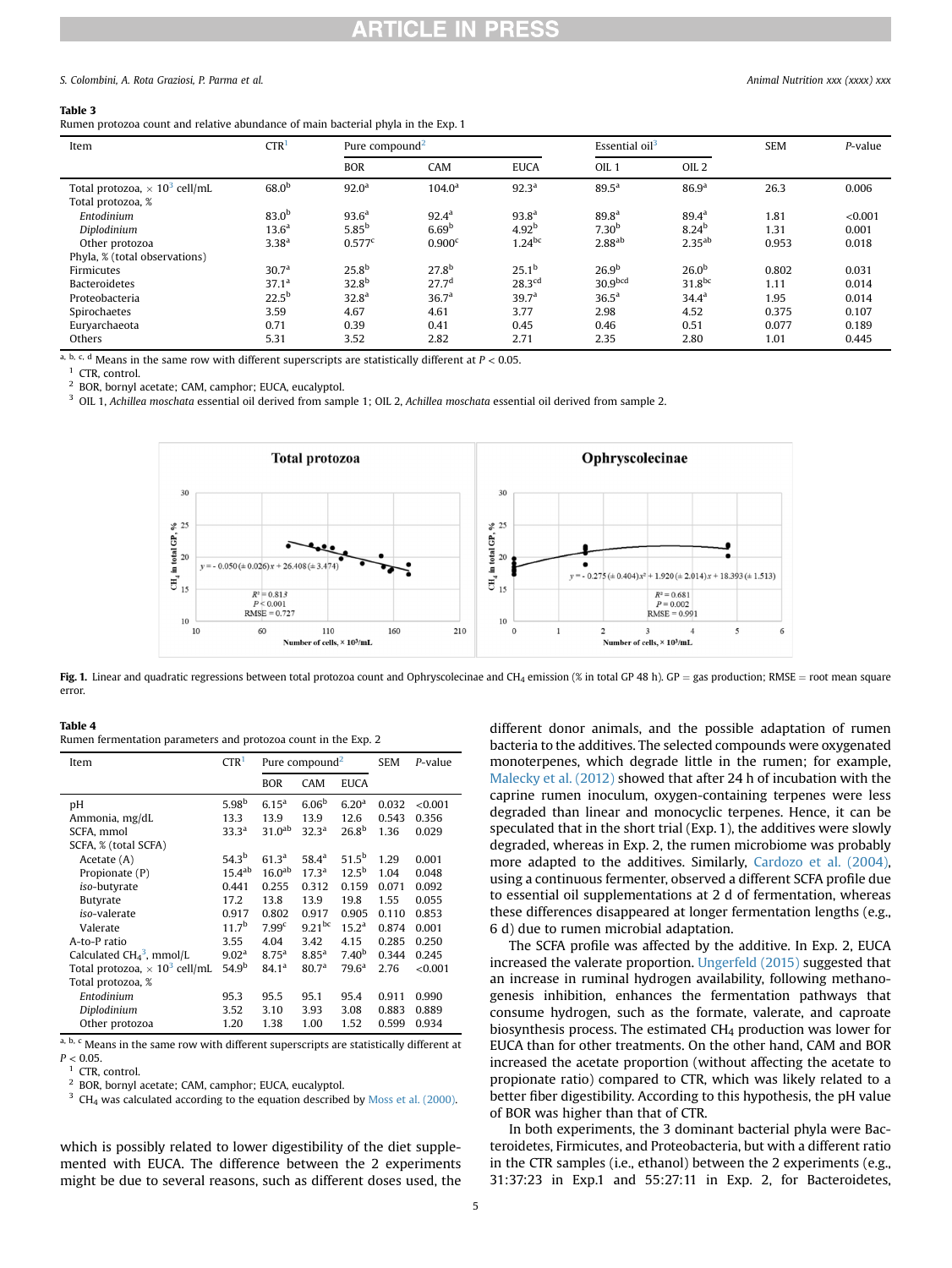#### <span id="page-5-0"></span>Table 5

| Relative abundance of main bacterial phyla and genera in the Exp. 2 |  |  |  |
|---------------------------------------------------------------------|--|--|--|
|---------------------------------------------------------------------|--|--|--|

| Item                                                        | CTR <sup>1</sup>  | Pure compound <sup>2</sup> |                    |                   | <b>SEM</b> | P-value |
|-------------------------------------------------------------|-------------------|----------------------------|--------------------|-------------------|------------|---------|
|                                                             |                   | <b>BOR</b>                 | CAM                | <b>EUCA</b>       |            |         |
| Operational taxonomic unit<br>Phyla, % (total observations) | 404               | 323                        | 398                | 351               | 65.4       | 0.788   |
| Firmicutes                                                  | 55.1              | 54.2                       | 54.8               | 62.8              | 2.43       | 0.090   |
| <b>Bacteroidetes</b>                                        | 26.6              | 30.8                       | 31.0               | 22.1              | 2.48       | 0.084   |
| Proteobacteria                                              | 10.8              | 9.28                       | 7.83               | 6.48              | 1.11       | 0.088   |
| Spirochaetes                                                | 2.93              | 1.98                       | 2.18               | 3.05              | 0.410      | 0.224   |
| Actinobacteria                                              | 2.70              | 2.43                       | 2.65               | 2.78              | 0.381      | 0.923   |
| Eurvarchaeota                                               | 0.985             | 0.680                      | 0.743              | 0.885             | 0.222      | 0.765   |
| Others/Unclassified                                         | $1.93^{ab}$       | $1.33^{b}$                 | 1.60 <sup>ab</sup> | $2.85^{a}$        | 0.251      | 0.040   |
| Genera, % (total observations)                              |                   |                            |                    |                   |            |         |
| Anaeroplasma                                                | 0.110             | 0.162                      | 0.310              | 0.143             | 0.064      | 0.113   |
| Anaerovibrio                                                | $0.520^{ab}$      | 0.333 <sup>b</sup>         | 0.290 <sup>b</sup> | $0.575^{\rm a}$   | 0.737      | 0.028   |
| Bifidobacterium                                             | 2.08              | 1.60                       | 2.19               | 2.08              | 0.377      | 0.675   |
| Butyrivibrio                                                | 4.87              | 3.39                       | 5.93               | 4.53              | 0.714      | 0.118   |
| Clostridium                                                 | 0.885             | 0.489                      | 1.09               | 1.44              | 0.423      | 0.419   |
| Fibrobacter                                                 | 0.288             | 1.34                       | 0.043              | 0.233             | 0.555      | 0.361   |
| Megasphaera                                                 | 7.21              | 5.55                       | 8.55               | 6.09              | 1.36       | 0.366   |
| Methanobrevibacter                                          | 0.585             | 0.740                      | 0.550              | 0.830             | 0.264      | 0.707   |
| Oscillospira                                                | 1.28              | 0.880                      | 1.61               | 2.29              | 0.617      | 0.378   |
| Prevotella                                                  | 20.2              | 15.7                       | 22.4               | 15.8              | 3.79       | 0.441   |
| Pseudobutyrivibrio                                          | 0.758             | 1.15                       | 1.98               | 1.93              | 0.521      | 0.330   |
| Ruminococcus                                                | 1.18 <sup>b</sup> | 0.813 <sup>b</sup>         | 1.37 <sup>b</sup>  | 2.60 <sup>a</sup> | 3.72       | 0.011   |
| Shuttleworthia                                              | 5.11              | 3.52                       | 3.32               | 9.19              | 2.33       | 0.214   |
| Succiniclasticum                                            | 4.10              | 4.70                       | 5.03               | 4.67              | 1.19       | 0.993   |
| Succinivibrio                                               | 0.623             | 1.95                       | 2.37               | 1.17              | 0.972      | 0.496   |
| Treponema                                                   | 2.96              | 1.75                       | 1.77               | 3.09              | 0.829      | 0.437   |
| <b>YRC22</b>                                                | 0.613             | 0.510                      | 0.808              | 0.530             | 0.224      | 0.708   |
|                                                             |                   |                            |                    |                   |            |         |

a, b Means in the same row with different superscripts are statistically different at  $P < 0.05$ .

<span id="page-5-1"></span><sup>1</sup> CTR, control.

<span id="page-5-2"></span><sup>2</sup> BOR, bornyl acetate; CAM, camphor; EUCA, eucalyptol.

Firmicutes, and Proteobacteria, respectively). Other studies ([Jami](#page-6-17) [et al., 2014;](#page-6-17) [Li et al., 2009](#page-6-18)) reported a considerable variation between animals concerning the abundance of the main bacterial phyla. In the present study, the rumen inoculum for the 2 experiments was collected from different animals fed different diets and reared in different conditions, which probably caused the observed difference.

In Exp. 1 (48 h), all of the treatments increased the relative abundance of Proteobacteria and decreased that of Firmicutes and Bacteroidetes. [Wallace et al. \(2015\)](#page-7-11) found out that in beef cattle, there was a 4-fold abundance of Proteobacteria in animals with lower CH<sub>4</sub> emissions compared to those with higher emissions. Similarly, [Danielsson et al. \(2017\)](#page-6-19) reported a higher abundance of Proteobacteria in low-CH<sub>4</sub> emitting cows than in high-CH<sub>4</sub> emitting ones. These results appear to agree with the results for the EUCA and CAM treatments in Exp. 1.

Although the effects were less marked, in Exp. 2, there was a higher Firmicutes-to-Bacteroidetes ratio for EUCA than for CTR, and the Firmicutes-to-Bacteroidetes ratio was found to be strongly correlated with daily milk-fat yield [\(Jami et al., 2014\)](#page-6-17). However, [Delgado et al. \(2019\)](#page-6-20) found that more efficient cows presented a higher relative abundance of Bacteroidetes and a lower, but not significant, relative abundance of Firmicutes. A lower amount of Bacteroidetes in the digestive microbiota was also associated with an impaired feed conversion rate, residual feed intake ([Jami et al.,](#page-6-17) [2014\)](#page-6-17), and an increased fat deposition in mice ([Turnbaugh et al.,](#page-7-12) [2006\)](#page-7-12). Overall, a lower amount of Bacteroidetes in the rumen might redirect energy intake, resulting in an increased fat deposition at the expense of lowering milk production per unit of feed intake ([Delgado et al., 2019](#page-6-20)). Hence, the possible use of EUCA as a feed additive should be carefully evaluated. Another effect observed in Exp. 2, due to the EUCA treatment, was the increase in

the relative abundance of Ruminococci. The bacteria belonging to this genus played a fundamental role in cellulose degradation ([Christopherson et al., 2014\)](#page-6-21). However, the increase of the abundance of Ruminococci was not associated with a change in the fermentative pattern (i.e., acetate proportion); on the contrary, a decrease in the SCFA concentration was observed with EUCA supplementation.

The additives had no effect on the relative abundance of Euryarchaeota in the present study. [Shi et al. \(2014\)](#page-7-13) suggested that the number of Euryarchaeota was not as important for the  $CH<sub>4</sub>$  yield as the metabolic activity of individual methanogenic species. However, in the present study, there was a positive correlation between Euryarchaeota and  $CH<sub>4</sub>$  production, expressed as a percentage of the total gas.

Supplementation with the additives markedly increased the total number of protozoa (i.e., 30-50%) in both experiments, despite the different experimental conditions (e.g., inoculum donor animals and length of incubation and doses). In agreement with these results, a study from [Broudiscou et al. \(2000\)](#page-6-22) showed that Achillea millefolium increased large ruminal protozoa. The effect of essential oils on the protozoal population varies in the literature. Some studies reported a lack of effect [\(Benchaar et al., 2007b](#page-6-23); [Newbold](#page-6-24) [et al., 2004](#page-6-24)), whereas others found that essential oils had a stimulatory effect on the protozoa [\(Patra et al., 2006](#page-6-25)), although the mechanism was not elucidated ([Patra and Saxena, 2010\)](#page-7-14). An opposite trend between the in vitro  $CH<sub>4</sub>$  yields and the protozoa counts was found in our experiments, which was unexpected given the assumed role protozoa plays in the rumen methanogenesis process ([Newbold et al., 2015\)](#page-6-26). A meta-analysis by [Guyader et al.](#page-6-27) [\(2014\)](#page-6-27) concluded that methanogenesis is also regulated by other mechanisms besides protozoa numbers because, in several experiments, a variation in CH<sub>4</sub> emission was observed without corresponding changes in the protozoa numbers. In addition, [Sarnataro](#page-7-15) [et al. \(2020\)](#page-7-15) changed the concentration of the in vitro protozoa population by adding secondary plant compounds; however, the authors did not measure a variation in the  $CH<sub>4</sub>$  yield. Similarly, [Wenner at al. \(2020\),](#page-7-16) in a continuous culture experiment, found that CH4 yield was not decreased by defaunation.

Different protozoa may have differing effects on rumen CH4 production. [Belanche et al. \(2014\)](#page-6-28) demonstrated that holotrich protozoa have a different endosymbiotic correlation with methanogens than entodiniomorphids. These differences may explain the more significant impact of holotrich protozoa on rumen methanogenesis than the entodiniomorphids [\(Belanche et al., 2015\)](#page-6-29). The results of Exp. 1 demonstrated a quadratic relationship between CH4 and Ophryscolecinae, which were also negatively correlated to Proteobacteria. To the best of our knowledge, this relationship has never been reported in the literature.

The role of protozoa in the rumen metabolism is not yet well defined, but some concerns arise from their contribution to CH4 and ammonia yields in the rumen. However, protozoa are a relevant fraction of the natural microbiota of the rumen and have some beneficial effects on the nutrition of the host. Protozoa engulf starch granules and are, therefore, considered able to attenuate the risks of rumen acidosis. Moreover, protozoa may contribute to fiber digestion. [Newbold et al. \(2015\)](#page-6-26) showed that the elimination of rumen protozoa significantly decreased NDF  $(-20%)$  and ADF digestibility  $(-16%)$ , probably as a result of the loss of protozoal fibrolytic activity. Recent investigations also suggested possible positive effects related to protein nutrition because protozoa contributed 10 to 30% of the duodenal microbial protein flow ([Sylvester et al., 2005\)](#page-7-17) and were characterized by a higher lysine content than the rumen bacteria ([Sok et al., 2017\)](#page-7-18). Finally, the greater proportion of unsaturated fatty acids and CLA in the protozoa organisms could increase the supply of beneficial fatty acids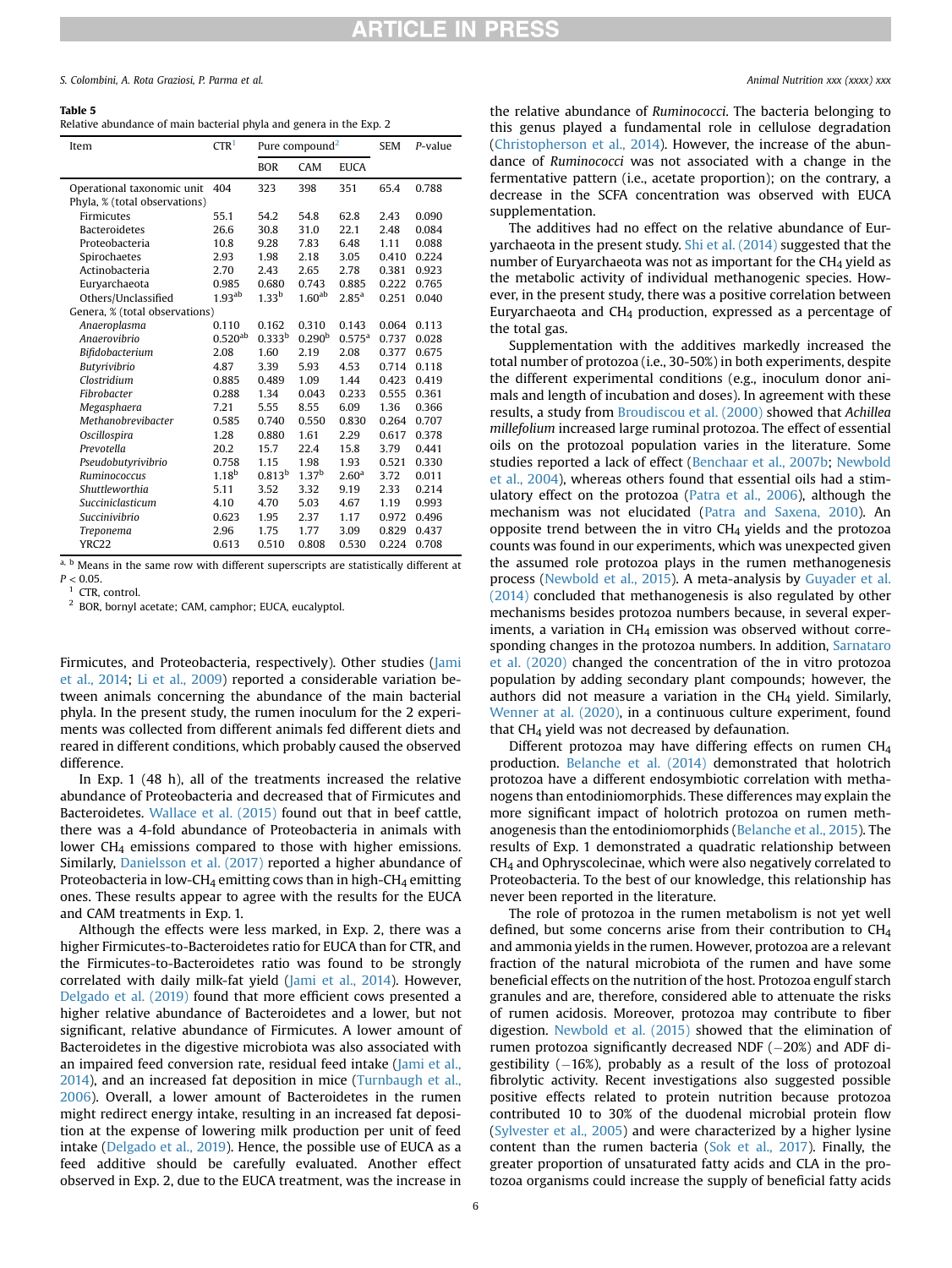for lower gut absorption by the ruminants [\(Or-Rashid et al., 2011\)](#page-6-30). Given these considerations, a dietary additive that can increase rumen protozoa may have interesting applications that should be further evaluated.

#### 5. Conclusions

The results of the present study indicated that the essential oils from A. moschata did not depress in vitro rumen fermentation, except for EUCA, and may have some interesting effects on rumen microbiota. Some of the compounds (EUCA and CAM) were able to reduce in vitro  $CH<sub>4</sub>$  yield, but this effect was not associated with the evident modifications of the methanogenic bacteria. In addition, there was a clear and relevant stimulation of all the essential oils studied in the protozoal population, which was also maintained during long-lasting incubations without adaptive phenomena. The lack of correspondence between the total protozoa counts and the  $CH<sub>4</sub>$  yield in the in vitro conditions requires further research efforts to elucidate the relationship between methanogens and protozoa better.

#### Author contributions

Stefania COLOMBINI: writing original draft, review and editing, conceptualization, data elaboration, funding acquisition; Andrea ROTA GRAZIOSI: 48 h in vitro analysis, writing review and editing, data elaboration; Pietro PARMA: microbiome analysis, data elaboration; Marcello IRITI: selection and proposal of Achillea moschata plant material, oil extraction and processing, writing review and editing; Sara VITALINI: selection of plant material and oil extraction and processing, writing review and editing; Chiara SARNATARO: continuous fermenter analysis, writing review and editing, data elaboration. Mauro SPANGHERO: conceptualization, data elaboration, writing review and editing, funding acquisition.

#### Conflict of interest

We declare that we have no financial and personal relationships with other people or organizations that can inappropriately influence our work, there is no professional or other personal interest of any nature or kind in any product, service and/or company that could be construed as influencing the content of this paper.

#### Acknowledgments

The authors gratefully acknowledge Vincenzo D'Ardes and Maria Chiaravalli for assisting with laboratory analysis. This work was supported by the grant of the University of Milan PSR Azione A for the Project "Composti fitochimici nell'alimentazione della bovina da latte: valore nutritivo, produzione di metano e microbiota ruminale" "FITORUMIN". Part of this work (Exp. 2) was also financed by the Italian Ministry of Education, University and Research (PRIN 2015 2015FP39B9-LS9).

#### Appendix supplementary data

Supplementary data to this article can be found online at [https://doi.org/10.1016/j.aninu.2020.11.001.](https://doi.org/10.1016/j.aninu.2020.11.001)

#### <span id="page-6-2"></span>References

[Aziz ZAA, Ahmad A, Setapar SHM, Karakucuk A, Azim MM, Lokhat D, Rafatullah M,](http://refhub.elsevier.com/S2405-6545(20)30124-4/sref1) [Ganash M, Kamal MA, Ashraf GM. Essential oils: extraction techniques, phar](http://refhub.elsevier.com/S2405-6545(20)30124-4/sref1)[maceutical and therapeutic potential - a review. Curr Drug Metabol 2018;19:](http://refhub.elsevier.com/S2405-6545(20)30124-4/sref1)  $1 - 11$  $1 - 11$ .

- <span id="page-6-7"></span>[Baali F, Boumerfeg S, Napoli E, Boudjelal A, Righi N, Deghima A, Baghiani A,](http://refhub.elsevier.com/S2405-6545(20)30124-4/sref2) [Ruberto G. Chemical composition and biological activities of essential oils from](http://refhub.elsevier.com/S2405-6545(20)30124-4/sref2) [two wild algerian medicinal plants: mentha pulegium L. and Lavandula stoe](http://refhub.elsevier.com/S2405-6545(20)30124-4/sref2)chas L. J Essent Oil Bear Plants  $2019;22:821-\overline{37}$ .
- <span id="page-6-3"></span>[Bakkali F, Averbeck S, Averbeck D, Idaomar M. Biological effects of essential oils](http://refhub.elsevier.com/S2405-6545(20)30124-4/sref3)  $-$  [a](http://refhub.elsevier.com/S2405-6545(20)30124-4/sref3) [review. Food Chem Toxicol 2008;46:446](http://refhub.elsevier.com/S2405-6545(20)30124-4/sref3)-[75](http://refhub.elsevier.com/S2405-6545(20)30124-4/sref3).
- <span id="page-6-28"></span>[Belanche A, de la Fuente G, Newbold CJ. Study of methanogen communities asso](http://refhub.elsevier.com/S2405-6545(20)30124-4/sref4)[ciated with different rumen protozoal populations. FEMS Microbiol Ecol](http://refhub.elsevier.com/S2405-6545(20)30124-4/sref4) 2014:90:663-[77.](http://refhub.elsevier.com/S2405-6545(20)30124-4/sref4)
- <span id="page-6-29"></span>[Belanche A, de la Fuente G, Newbold CJ. Effect of progressive inoculation of fauna](http://refhub.elsevier.com/S2405-6545(20)30124-4/sref5)[free sheep with holotrich protozoa and total-fauna on rumen fermentation,](http://refhub.elsevier.com/S2405-6545(20)30124-4/sref5) [microbial diversity and CH4 emissions. FEMS Microbiol Ecol 2015;362:1](http://refhub.elsevier.com/S2405-6545(20)30124-4/sref5)-[10](http://refhub.elsevier.com/S2405-6545(20)30124-4/sref5).
- <span id="page-6-11"></span>[Benchaar C, Chaves AV, Fraser GR, Wang Y, Beauchemin KA, McAllister TA. Effects of](http://refhub.elsevier.com/S2405-6545(20)30124-4/sref6) [essential oils and their components on in vitro rumen microbial fermentation.](http://refhub.elsevier.com/S2405-6545(20)30124-4/sref6) Can I Anim Sci 2007a: 87:413-[9](http://refhub.elsevier.com/S2405-6545(20)30124-4/sref6).
- <span id="page-6-23"></span>[Benchaar C, Petit HV, Berthiaume R, Ouellet DR, Chiquette J, Chouinard PY. Effects of](http://refhub.elsevier.com/S2405-6545(20)30124-4/sref7) essential oils on digestion, ruminal fermentation, rumen microbial populations [milk production, and milk composition in dairy cows fed alfalfa silage or corn](http://refhub.elsevier.com/S2405-6545(20)30124-4/sref7) silage. J Dairy Sci 2007b:90:886-[97.](http://refhub.elsevier.com/S2405-6545(20)30124-4/sref7)
- <span id="page-6-22"></span>[Broudiscou LP, Papon Y, Broudiscou AF. Effects of dry plant extracts on fermentation](http://refhub.elsevier.com/S2405-6545(20)30124-4/sref8) [and methanogenesis in continuous culture of rumen microbes. Anim Feed Sci](http://refhub.elsevier.com/S2405-6545(20)30124-4/sref8) Technol 2000:87:263-[77.](http://refhub.elsevier.com/S2405-6545(20)30124-4/sref8)
- <span id="page-6-1"></span>[Calsamiglia S, Busquet M, Cardozo PW, Castillejos L, Ferret A. Invited review:](http://refhub.elsevier.com/S2405-6545(20)30124-4/sref9) essential oils as modifi[ers of rumen microbial fermentation. J Dairy Sci 2007;90:](http://refhub.elsevier.com/S2405-6545(20)30124-4/sref9) [2580](http://refhub.elsevier.com/S2405-6545(20)30124-4/sref9)-[95](http://refhub.elsevier.com/S2405-6545(20)30124-4/sref9)
- <span id="page-6-9"></span>[Cardozo PW, Calsamiglia S, Ferret A, Kamel C. Effects of natural plant extracts on](http://refhub.elsevier.com/S2405-6545(20)30124-4/sref10) [ruminal protein degradation and fermentation pro](http://refhub.elsevier.com/S2405-6545(20)30124-4/sref10)files in continuous culture. J Anim Sci  $2004.82.3230 - 6$
- <span id="page-6-21"></span>[Christopherson MR, Dawson JA, Stevenson DM, Cunningham AC, Bramhacharya S,](http://refhub.elsevier.com/S2405-6545(20)30124-4/sref11) [Weimer PJ, Kendziorski C, Garret S. Unique aspects of](http://refhub.elsevier.com/S2405-6545(20)30124-4/sref11) fiber degradation by the [ruminal ethanologen Ruminococcus albus 7 revealed by physiological and](http://refhub.elsevier.com/S2405-6545(20)30124-4/sref11) [transcriptomic analysis. BMC Genom 2014;15:1471](http://refhub.elsevier.com/S2405-6545(20)30124-4/sref11)-[2164.](http://refhub.elsevier.com/S2405-6545(20)30124-4/sref11)
- <span id="page-6-19"></span>[Danielsson R, Dicksved J, Sun L, Gonda H, Müller B, Schnürer A, Bertilsson J.](http://refhub.elsevier.com/S2405-6545(20)30124-4/sref12) [Methane production in dairy cows correlates with rumen methanogenic and](http://refhub.elsevier.com/S2405-6545(20)30124-4/sref12) [bacterial community structure. Front Microbiol 2017;8:226](http://refhub.elsevier.com/S2405-6545(20)30124-4/sref12).
- <span id="page-6-15"></span>[Dehority BA. Rumen microbiology. Thrumpton, Nottingham: Nottingham Univer](http://refhub.elsevier.com/S2405-6545(20)30124-4/sref13)[sity Press; 2003](http://refhub.elsevier.com/S2405-6545(20)30124-4/sref13).
- <span id="page-6-20"></span>[Delgado B, Bach A, Guasch I, Gonz](http://refhub.elsevier.com/S2405-6545(20)30124-4/sref14)ález C, Elcoso G, Pryce JE, Gonzalez-Recio O. [Whole rumen metagenome sequencing allows classifying and predicting feed](http://refhub.elsevier.com/S2405-6545(20)30124-4/sref14) effi[ciency and intake levels in cattle. Sci Rep 2019;9:11.](http://refhub.elsevier.com/S2405-6545(20)30124-4/sref14)
- <span id="page-6-6"></span>[Fidan H, Stefanova G, Kostova I, Stankov S, Damyanova S, Stoyanova A,](http://refhub.elsevier.com/S2405-6545(20)30124-4/sref15) [Zheljazkov VD. Chemical composition and antimicrobial activity of Laurus](http://refhub.elsevier.com/S2405-6545(20)30124-4/sref15) [nobilis L. essential oils from Bulgaria. Molecules 2019;24:804](http://refhub.elsevier.com/S2405-6545(20)30124-4/sref15).
- <span id="page-6-27"></span>[Guyader J, Eug](http://refhub.elsevier.com/S2405-6545(20)30124-4/sref16)è[ne M, Nozi](http://refhub.elsevier.com/S2405-6545(20)30124-4/sref16)ère P, Morgavi D, Doreau M, Martin C. Influence of rumen [protozoa on methane emission in ruminants: a meta-analysis approach. Animal](http://refhub.elsevier.com/S2405-6545(20)30124-4/sref16) 2014:8:1816-[25](http://refhub.elsevier.com/S2405-6545(20)30124-4/sref16)
- <span id="page-6-17"></span>[Jami E, White BA, Mizrahi I. Potential role of the bovine rumen microbiome in](http://refhub.elsevier.com/S2405-6545(20)30124-4/sref17) [modulating milk composition and feed ef](http://refhub.elsevier.com/S2405-6545(20)30124-4/sref17)ficiency. PloS One 2014;9:e85423.
- <span id="page-6-5"></span>[Joch M, Cermak L, Hakl J, Hucko B, Duskova D, Marounek M. In vitro screening of](http://refhub.elsevier.com/S2405-6545(20)30124-4/sref18) [essential oil active compounds for manipulation of rumen fermentation and](http://refhub.elsevier.com/S2405-6545(20)30124-4/sref18) [methane mitigation. Asian-Australas J Anim Sci 2016;29:952](http://refhub.elsevier.com/S2405-6545(20)30124-4/sref18).
- <span id="page-6-4"></span>[Joch M, Mr](http://refhub.elsevier.com/S2405-6545(20)30124-4/sref19)á[zek J, Sk](http://refhub.elsevier.com/S2405-6545(20)30124-4/sref19)řivanová E, Čermá[k L, Marounek M. Effects of pure plant sec](http://refhub.elsevier.com/S2405-6545(20)30124-4/sref19) [ondary metabolites on methane production, rumen fermentation and rumen](http://refhub.elsevier.com/S2405-6545(20)30124-4/sref19) [bacteria populations in vitro. J Anim Physiol Anim Nutr 2018;102:869](http://refhub.elsevier.com/S2405-6545(20)30124-4/sref19)-[81.](http://refhub.elsevier.com/S2405-6545(20)30124-4/sref19)
- <span id="page-6-0"></span>Jouany J, Morgavi D. Use of 'natural' [products as alternatives to antibiotic feed](http://refhub.elsevier.com/S2405-6545(20)30124-4/sref20) [additives in ruminant production. Animal 2007;1:1443](http://refhub.elsevier.com/S2405-6545(20)30124-4/sref20)-[66](http://refhub.elsevier.com/S2405-6545(20)30124-4/sref20).
- <span id="page-6-8"></span>[Klop G. Low emission feed: using feed additives to decrease methane production in](http://refhub.elsevier.com/S2405-6545(20)30124-4/sref21) [dairy cows. \[Doctor degree thesis dissertation\]. Wageningen University](http://refhub.elsevier.com/S2405-6545(20)30124-4/sref21) & [Research 2016:12](http://refhub.elsevier.com/S2405-6545(20)30124-4/sref21)-[29](http://refhub.elsevier.com/S2405-6545(20)30124-4/sref21).
- <span id="page-6-18"></span>[Li M, Penner G, Hernandez-Sanabria E, Oba M, Guan L. Effects of sampling location](http://refhub.elsevier.com/S2405-6545(20)30124-4/sref22) [and time, and host animal on assessment of bacterial diversity and fermenta](http://refhub.elsevier.com/S2405-6545(20)30124-4/sref22)[tion parameters in the bovine rumen. J Appl Microbiol 2009;107:1924](http://refhub.elsevier.com/S2405-6545(20)30124-4/sref22)-[34](http://refhub.elsevier.com/S2405-6545(20)30124-4/sref22).
- <span id="page-6-16"></span>[Malecky M, Albarello H, Broudiscou L. Degradation of terpenes and terpenoids from](http://refhub.elsevier.com/S2405-6545(20)30124-4/sref23) [Mediterranean rangelands by mixed rumen bacteria in vitro. Animal 2012;6:](http://refhub.elsevier.com/S2405-6545(20)30124-4/sref23)  $612 - 6$  $612 - 6$  $612 - 6$ .
- <span id="page-6-13"></span>[Martillotti F, Puppo P. Liquid chromatographic determination of organic acids in](http://refhub.elsevier.com/S2405-6545(20)30124-4/sref24) silages and rumen fl[uids. Ann Ist Super Zootec 1985;18:1](http://refhub.elsevier.com/S2405-6545(20)30124-4/sref24)-[10.](http://refhub.elsevier.com/S2405-6545(20)30124-4/sref24)
- <span id="page-6-12"></span>Mason F, Zanfi C, Spanghero M. Testing a stratifi[ed continuous rumen fermenter](http://refhub.elsevier.com/S2405-6545(20)30124-4/sref25) [system. Anim Feed Sci Technol 2015;201:104](http://refhub.elsevier.com/S2405-6545(20)30124-4/sref25)-[9.](http://refhub.elsevier.com/S2405-6545(20)30124-4/sref25)
- <span id="page-6-10"></span>[Menke HH, Steingass H. Estimation of the energetic feed value obtained from](http://refhub.elsevier.com/S2405-6545(20)30124-4/sref26) [chemical analysis and in vitro gas production using rumen](http://refhub.elsevier.com/S2405-6545(20)30124-4/sref26) fluid. Animal [Research and Development 1988;28:7](http://refhub.elsevier.com/S2405-6545(20)30124-4/sref26)-[55](http://refhub.elsevier.com/S2405-6545(20)30124-4/sref26).
- <span id="page-6-14"></span>[Moss AR, Jouany JP, Newbold CJ. Methane production by ruminants: its contribution](http://refhub.elsevier.com/S2405-6545(20)30124-4/sref27) [to global warming. Ann Zootech \(Paris\) 2000;49:231](http://refhub.elsevier.com/S2405-6545(20)30124-4/sref27)-[53.](http://refhub.elsevier.com/S2405-6545(20)30124-4/sref27)
- <span id="page-6-26"></span>[Newbold CJ, de la Fuente G, Belanche A, Ramos-Morales E, McEwan NR. The role of](http://refhub.elsevier.com/S2405-6545(20)30124-4/sref28) [ciliate protozoa in the rumen. Front Microbiol 2015;6:1313](http://refhub.elsevier.com/S2405-6545(20)30124-4/sref28).
- <span id="page-6-24"></span>[Newbold CJ, McIntosh FM, Williams P, Losa R, Wallace RJ. Effects of a speci](http://refhub.elsevier.com/S2405-6545(20)30124-4/sref29)fic blend [of essential oil compounds on rumen fermentation. Anim Feed Sci Technol](http://refhub.elsevier.com/S2405-6545(20)30124-4/sref29) [2004;114:105](http://refhub.elsevier.com/S2405-6545(20)30124-4/sref29)-[12.](http://refhub.elsevier.com/S2405-6545(20)30124-4/sref29)
- <span id="page-6-30"></span>[Or-Rashid MM, AlZahal O, McBride BW. Comparative studies on the metabolism of](http://refhub.elsevier.com/S2405-6545(20)30124-4/sref30) [linoleic acid by rumen bacteria, protozoa, and their mixture in vitro. Appl](http://refhub.elsevier.com/S2405-6545(20)30124-4/sref30) [Microbiol Biotechnol 2011;89:387](http://refhub.elsevier.com/S2405-6545(20)30124-4/sref30)-[95](http://refhub.elsevier.com/S2405-6545(20)30124-4/sref30).
- <span id="page-6-25"></span>[Patra AK, Kamra DN, Agarwal N. Effect of spices on rumen fermentation, meth](http://refhub.elsevier.com/S2405-6545(20)30124-4/sref31)[anogenesis and protozoa counts in in vitro gas production test. Int Cong Ser](http://refhub.elsevier.com/S2405-6545(20)30124-4/sref31)  $2006:176-9.$  $2006:176-9.$  $2006:176-9.$